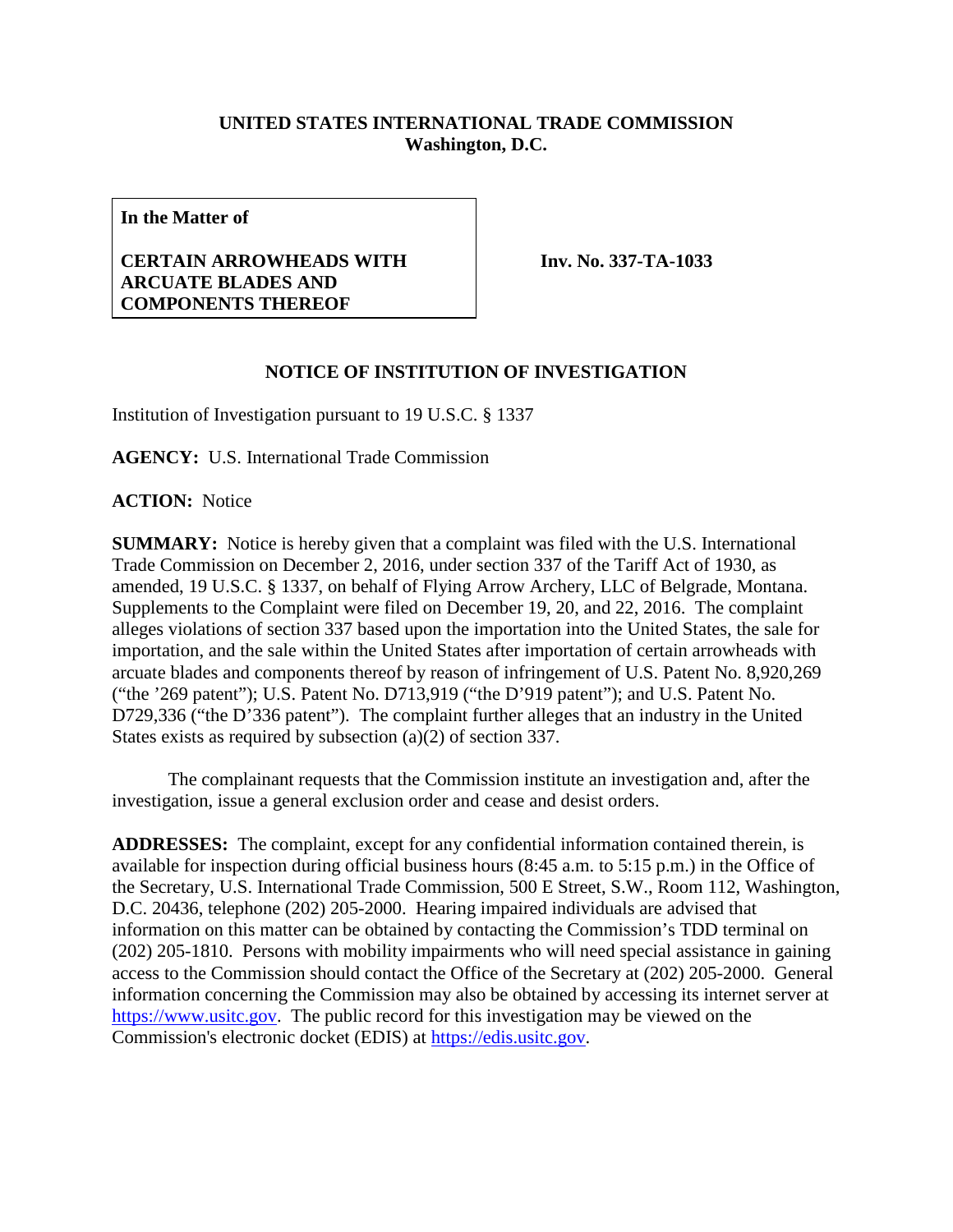**FOR FURTHER INFORMATION CONTACT:** The Office of Unfair Import Investigations, U.S. International Trade Commission, telephone (202) 205-2560.

**AUTHORITY:** The authority for institution of this investigation is contained in section 337 of the Tariff Act of 1930, as amended, and in section 210.10 of the Commission's Rules of Practice and Procedure, 19 C.F.R. § 210.10 (2016).

**SCOPE OF INVESTIGATION:** Having considered the complaint, the U.S. International Trade Commission, on December 30, 2016, **ORDERED THAT** –

(1) Pursuant to subsection (b) of section 337 of the Tariff Act of 1930, as amended, an investigation be instituted to determine whether there is a violation of subsection  $(a)(1)(B)$  of section 337 in the importation into the United States, the sale for importation, or the sale within the United States after importation of certain arrowheads with arcuate blades and components thereof by reason of infringement of one or more of claims 5 and 25 of the '269 patent; the claim of the D'919 patent; and the claim of the D'336 patent, and whether an industry in the United States exists as required by subsection (a)(2) of section 337.

(2) For the purpose of the investigation so instituted, the following are hereby named as parties upon which this notice of investigation shall be served:

(a) The complainant is:

Flying Arrow Archery, LLC 129 Village Drive, Suite #102 Belgrade, MT 59714

(b) The respondents are the following entities alleged to be in violation of section 337, and are the parties upon which the complaint is to be served:

> Dongguan hong Song hardware alma iao Dongcheng Xia Qiao road no. 5 DongGuanShi GUANGDONG 523000 China

liu mengbao longhuaminzhi BAOAN Shenzhen Guangdong 518131 China

Jianfeng Mao jingxibeilu5# YiXingShi WuXiShi JIANGSU 214200 China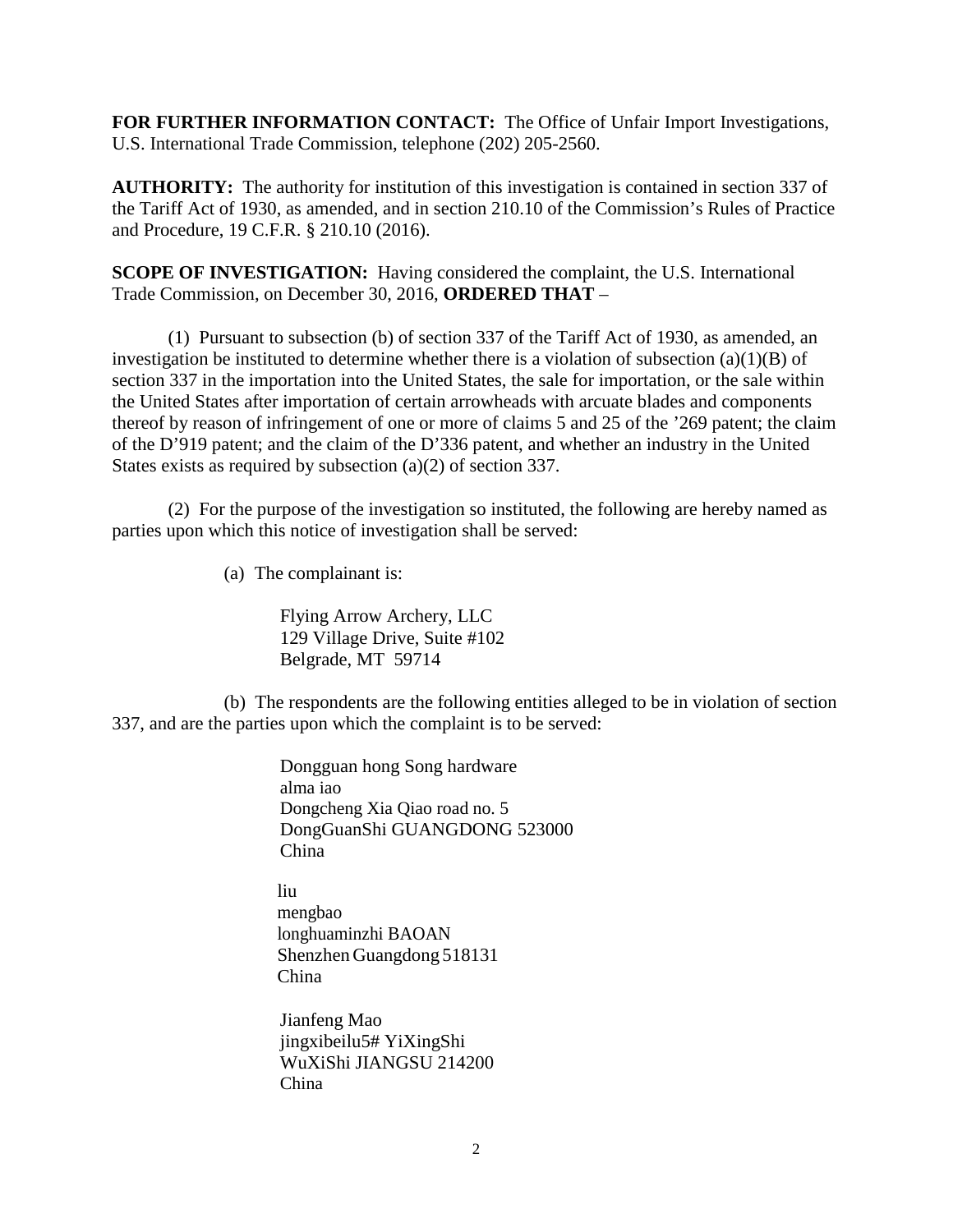Sandum Precision Industry (China) Co., Ltd. (In-Sail) Jinxing Building 13C, Heping Industrial Park Changyong Road, Longhua District Shenzhen City, Guangdong Province China 518109

Arthur Sifuentes 30611 Ginger Trace Drive Spring, TX 77386

Wanyuxue Building #6 A1402, Chang Cheng E R Hua Yuan, Baihua Futian Shenzhen Guangdong China 518028

Wei Ran (SGJ-ZL) First Floor, YunXiao Road 135, GuangZhouShi, Guangdong BaiYunQu GuangZhouShi, Guangdong 510403 China

YanDong qin lao jie jiao tong yin hang jia shu yuan 6hao lou 3 dan yuan 602 ZhengZhou, er qi, Henan China 450000

Zhou Yang (Jiu Jiu Youpin Cultural & Creative Park #) l 3<sup>rd</sup> Floor Longhua District Cytech Cytech Village Road Bao'ban Shenzhen Guangdong China 518109

(c) The Office of Unfair Import Investigations, U.S. International Trade Commission, 500 E Street, S.W., Suite 401, Washington, D.C. 20436.

(3) For the investigation so instituted, the Chief Administrative Law Judge, U.S. International Trade Commission, shall designate the presiding Administrative Law Judge.

Responses to the complaint and the notice of investigation must be submitted by the named respondents in accordance with section 210.13 of the Commission's Rules of Practice and Procedure, 19 C.F.R. § 210.13. Pursuant to 19 C.F.R. §§ 201.16(e) and 210.13(a), such responses will be considered by the Commission if received not later than 20 days after the date